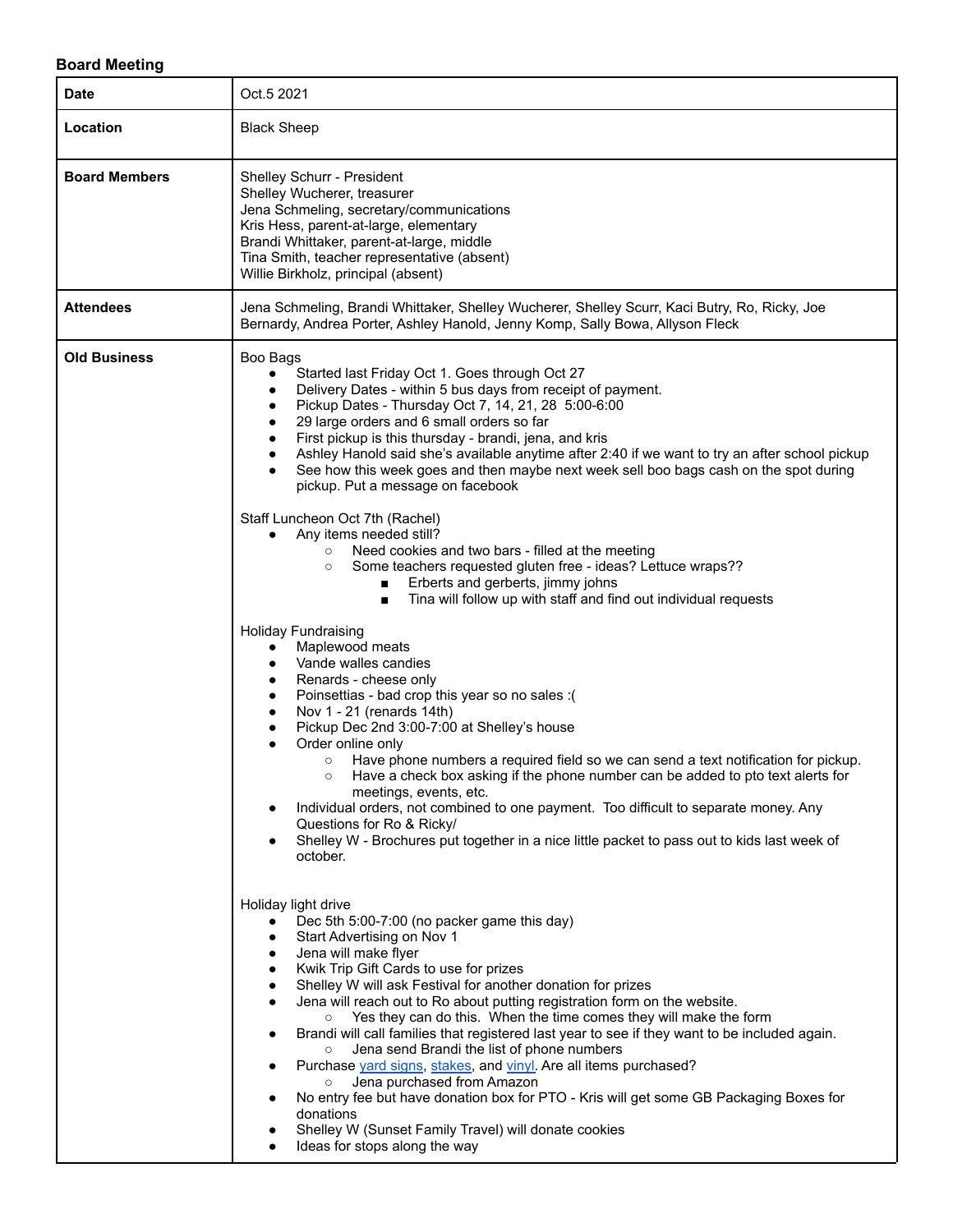|                         | Food Drive, Toy Drive, or Pet Drive???<br>$\circ$<br>Preble Drumline - Jena will reach out for info<br>$\circ$<br>Preble Dance<br>$\circ$<br>Santa - Jenny Komp will check<br>$\circ$<br>Christmas carolers - Jena will talk to Tolksdorf (show choir)<br>$\circ$<br>Preble or DeMuth Band students<br>$\circ$<br>Adopt a red smith family? Red Smith Closet??<br>$\circ$<br>Giving tree by grade level - adopt a class?<br>$\circ$<br>Sell glow sticks<br>$\circ$<br>Sell hot chocolate<br>$\circ$<br>Sell cookies<br>$\circ$<br>Selfie station - use #redsmithpto!! Everyone who submits a photo could win a prize<br>$\circ$<br>Cookie decorating<br>$\circ$<br>Playground Equipment:<br>Board approved \$500 additional equipment.<br>Balls, jump ropes, hula hoops have been purchased from Amazon.<br>$\bullet$<br>Need to order the Bluetooth speaker yet. Jena is working with Ashley H. to order.<br>Happy Joe's Fundraiser:<br>October 26th 11am-8pm<br>Staff Favorite things:<br>Jena co-ordinating with Ro and Ricky to have this added to the website. Live by Nov 1st.<br>Separate staff amazon wish list (also a school wish list)<br><b>Book Fair</b><br>Amy and Willie have discussed. Book fair will be done as part of the Library Helper Club<br>program. 7th & 8th grade students will help assist with the book fair. The office will take care of<br>the money each day. The book fair will be held Nov. 15-19th. They do not need PTO to find<br>workers for the fair.<br>New Fundraiser Ideas:<br>Kwik trip<br>$\bullet$<br>Pizza - try making pizzas like Preble<br>Marcus theater<br>$\bullet$<br>Spring: Outdoor Carnival/Fun Run |
|-------------------------|---------------------------------------------------------------------------------------------------------------------------------------------------------------------------------------------------------------------------------------------------------------------------------------------------------------------------------------------------------------------------------------------------------------------------------------------------------------------------------------------------------------------------------------------------------------------------------------------------------------------------------------------------------------------------------------------------------------------------------------------------------------------------------------------------------------------------------------------------------------------------------------------------------------------------------------------------------------------------------------------------------------------------------------------------------------------------------------------------------------------------------------------------------------------------------------------------------------------------------------------------------------------------------------------------------------------------------------------------------------------------------------------------------------------------------------------------------------------------------------------------------------------------------------------------------------------------------------------------------------------------------------------------------------|
| <b>Financial Report</b> | Budget - Shelley W<br>No spring fundraisers added yet<br>Vote at next meeting on whether we keep middle school/elementary school bookroom books                                                                                                                                                                                                                                                                                                                                                                                                                                                                                                                                                                                                                                                                                                                                                                                                                                                                                                                                                                                                                                                                                                                                                                                                                                                                                                                                                                                                                                                                                                               |
| <b>Principal Report</b> | 6 week Check-in<br>student/staff routines, relationships established<br>Quarantine numbers remain flat (average 50 students, GBAPS active case rate at .32%, RS at<br>.31%). Most students identified with symptoms return after a negative test within 2-3 days.<br>Continue mitigation strategies including masking, distancing, handwashing.<br>Encourage open communication with teachers/staff to collectively support students<br>٠<br>Sign up for Parent/Teacher Conferences Oct. 7,12,15 (Middle School Grading Period 1 'grades'<br>will be accessible through Parent Portal. We will not be sending a hard copy home.) If<br>Parent/Guardians need access to Parent Portal, please contact Sara Laurent in Student<br>Services.                                                                                                                                                                                                                                                                                                                                                                                                                                                                                                                                                                                                                                                                                                                                                                                                                                                                                                                     |
| <b>Teacher Report</b>   | none                                                                                                                                                                                                                                                                                                                                                                                                                                                                                                                                                                                                                                                                                                                                                                                                                                                                                                                                                                                                                                                                                                                                                                                                                                                                                                                                                                                                                                                                                                                                                                                                                                                          |
| <b>Parent Report</b>    | none                                                                                                                                                                                                                                                                                                                                                                                                                                                                                                                                                                                                                                                                                                                                                                                                                                                                                                                                                                                                                                                                                                                                                                                                                                                                                                                                                                                                                                                                                                                                                                                                                                                          |
| <b>Scouts</b>           | Covid really took a toll on participation within Scouting. Typically we have around 30-35 scouts. This<br>summer we were down to about 8 that were participating regularly. However due to the tremendous<br>support from the school in this year's recruitment we have at least 15 new scouts joining us this year.<br>We hope to rebuild back to our strength of around 30 scouts. We have an exciting year planned for<br>outdoor adventures and will continue to welcome new scouts any time of year that they are interested in<br>joining us.<br>The other update is that we are looking to do a volunteer project to plant some more new plants around                                                                                                                                                                                                                                                                                                                                                                                                                                                                                                                                                                                                                                                                                                                                                                                                                                                                                                                                                                                                 |
|                         |                                                                                                                                                                                                                                                                                                                                                                                                                                                                                                                                                                                                                                                                                                                                                                                                                                                                                                                                                                                                                                                                                                                                                                                                                                                                                                                                                                                                                                                                                                                                                                                                                                                               |